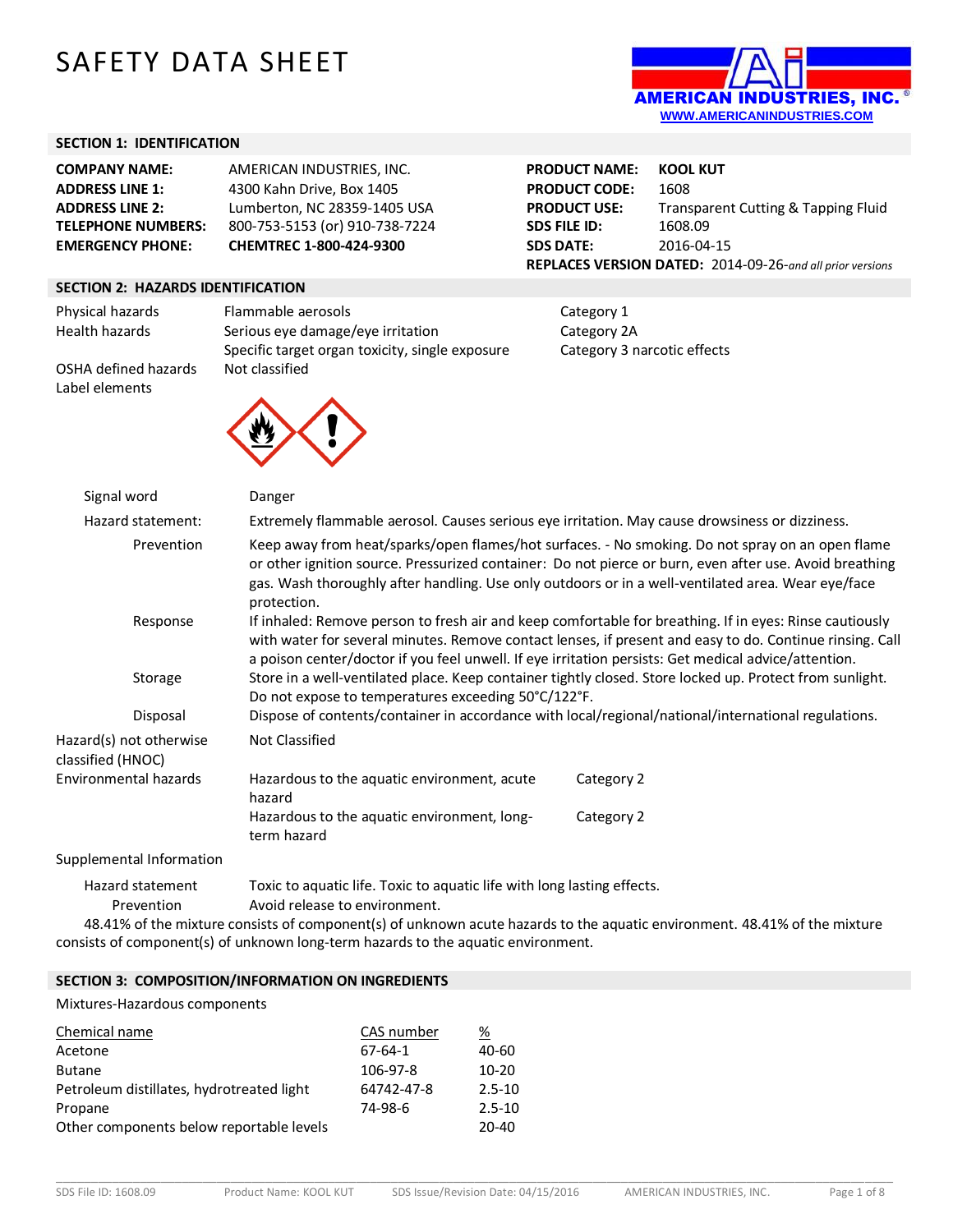# **SECTION 4: FIRST AID MEASURES**

| Inhalation                                                                   | Remove victim to fresh air and keep at rest in a position comfortable for breathing. Call a POISON                                                                                                    |
|------------------------------------------------------------------------------|-------------------------------------------------------------------------------------------------------------------------------------------------------------------------------------------------------|
|                                                                              | CENTER or doctor/physician if you feel unwell.                                                                                                                                                        |
| Skin contact                                                                 | Wash off with soap and water. Get medical attention if irritation develops and persists.                                                                                                              |
| Eye contact                                                                  | Immediately flush eyes with plenty of water for at least 15 minutes. Remove contact lenses, if<br>present and easy to do. Continue rinsing. If eye irritation persists: Get medical advice/attention. |
| Ingestion                                                                    | In the unlikely event of swallowing contact a physician or poison control center.                                                                                                                     |
| Most important<br>symptom/effects, acute and<br>delayed                      | Irritation of eyes and mucous membranes. May cause drowsiness or dizziness.                                                                                                                           |
| Indication of immediate<br>medical attention and special<br>treatment needed | Provide general supportive measures and treat symptomatically.                                                                                                                                        |
| General information                                                          | Ensure that medical personnel are aware of the material(s) involved, and take precautions to<br>protect themselves.                                                                                   |

## **SECTION 5: FIRE-FIGHTING MEASURES**

| Suitable extinguishing media                  | Water fog. Dry chemical powder. Alcohol resistant foam. Carbon dioxide (CO2).                                                                                                                            |
|-----------------------------------------------|----------------------------------------------------------------------------------------------------------------------------------------------------------------------------------------------------------|
| Unsuitable extinguishing<br>media             | Do not use water jet as an extinguisher, as this will spread the fire.                                                                                                                                   |
| Specific hazards arising from<br>the chemical | Contents under pressure. Pressurized container may explode when exposed to heat or flame.<br>During fire, gases hazardous to health may be formed.                                                       |
| Special protective equipment                  | Firefighters must use standard protective equipment including flame retardant coat, helmet with                                                                                                          |
| and precautions for<br>firefighters           | face shield, gloves, rubber boots, and in enclosed spaces, SCBA.                                                                                                                                         |
| Fire-fighting<br>equipment/instructions       | Move containers from fire area if you can do so without risk. Containers should be cooled with<br>water to prevent vapor pressure build up. For massive fire in cargo area, use unmanned hose            |
|                                               | holder or monitor nozzles, if possible. If not, withdraw and let fire burn out.                                                                                                                          |
| Specific methods                              | Use standard firefighting procedures and consider the hazards of other involved materials. Move<br>container from fire area if it can be done without risk. In the event of fire and/or explosion do not |
|                                               | breathe fumes.                                                                                                                                                                                           |

#### **SECTION 6: ACCIDENTAL RELEASE MEASURES**

| Personal precautions,<br>protective equipment and<br>emergency procedures | Keep unnecessary personnel away. Keep people away from and upwind of spill/leak. Keep out of<br>low areas. Eliminate all ignition sources (no smoking, flares, sparks, or flames in immediate area).<br>Wear appropriate protective equipment and clothing during clean-up. Do not touch damaged<br>containers or spilled material unless wearing appropriate protective clothing. Ventilate closed<br>spaces before entering them. Local authorities should be advised if significant spillages cannot be<br>contained.                                                                                                           |
|---------------------------------------------------------------------------|------------------------------------------------------------------------------------------------------------------------------------------------------------------------------------------------------------------------------------------------------------------------------------------------------------------------------------------------------------------------------------------------------------------------------------------------------------------------------------------------------------------------------------------------------------------------------------------------------------------------------------|
| Methods and materials for<br>containment and cleaning up                  | Eliminate all ignition sources (no smoking, flares, sparks or flames in immediate area). Keep<br>combustibles (wood, paper, oil, etc.) away from spilled material. Stop leak if you can do so without<br>risk. Move the cylinder to a safe and open area if the leak is irreparable. Isolate area until gas has<br>dispersed. Collect spillage. Prevent entry into waterways, sewer, basements or confined areas.<br>Following product recovery, flush area with water. Wipe up with absorbent material (e.g. cloth,<br>fleece). Clean surface thoroughly to remove residual contamination. For waste disposal, see section<br>13. |
| Environmental precautions                                                 | Environmental manager must be informed of all major releases. Avoid release to the environment.<br>Contact local authorities in case of spillage to drain/aquatic environment. Prevent further leakage<br>or spillage if safe to do so. Do not contaminate water. Avoid discharge into drains, water courses<br>or onto the ground.                                                                                                                                                                                                                                                                                                |

#### **SECTION 7: HANDLING AND STORAGE**

Precautions for safe handling Pressurized container: Do not pierce or burn, even after use. Do not use if spray button is missing or defective. Do not spray on a naked flame or any other incandescent material. Do not smoke while using or until sprayed surface is thoroughly dry. Do not cut, weld, solder, drill, grind, or expose containers to heat, flame, sparks, or other sources of ignition. All equipment used when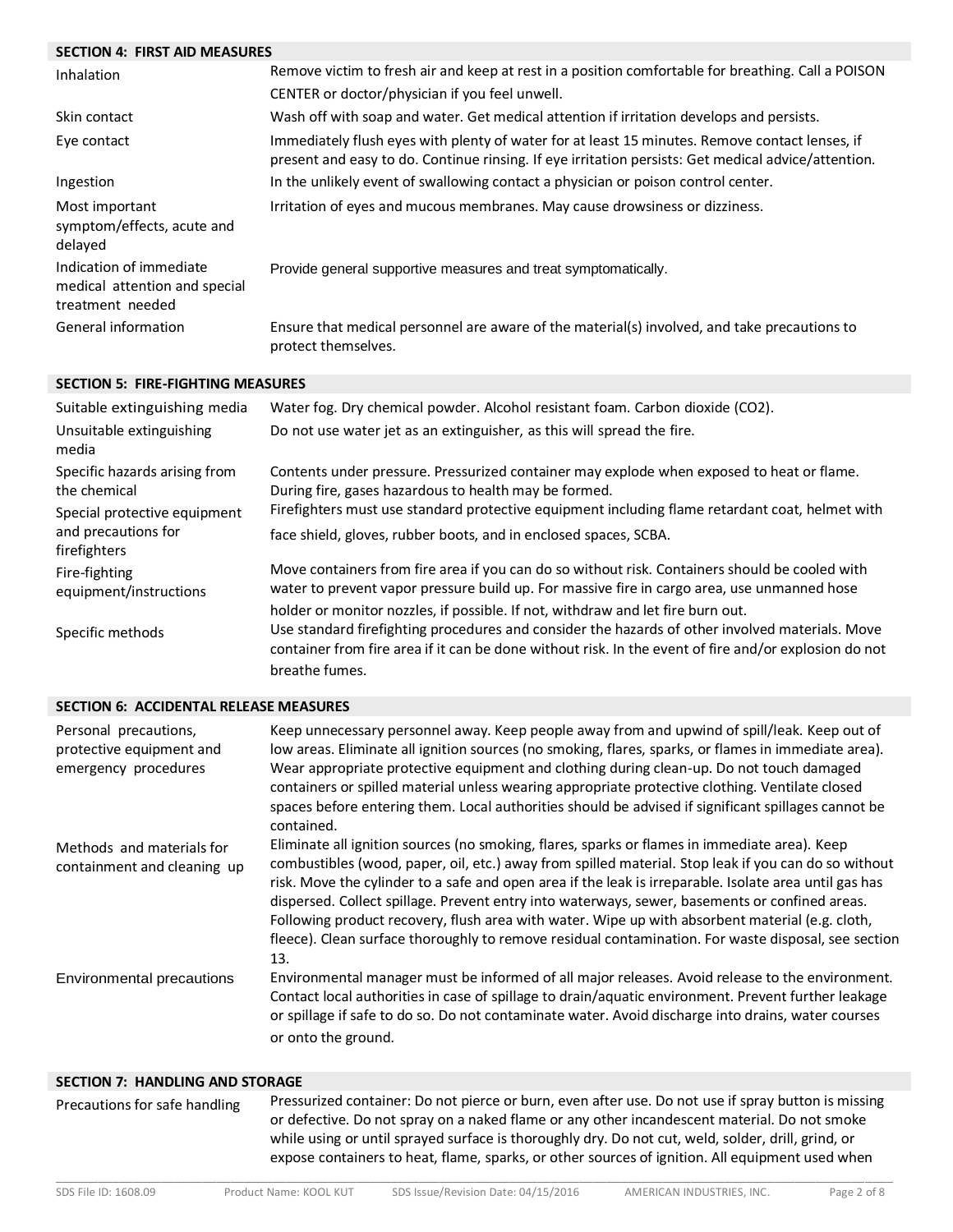handling the product must be grounded. Use non-sparking tools and explosion-proof equipment. Do not re-use empty containers. Avoid breathing mist or vapor. Avoid breathing gas. Avoid contact with eyes. Use only outdoors or in a well-ventilated area. Observe good industrial hygiene

practices. Wash hands thoroughly after handling. Do not empty into drains.

Conditions for safe storage, including any incompatibilities

Store locked up. Pressurized container. Protect from sunlight and do not expose to temperatures exceeding 50°C/122 °F. Do not puncture, incinerate or crush. Do not handle or store near an open flame, heat or other sources ignition. Store in a well-ventilated place. Store away from incompatible materials (see Section 10 of the SDS). Level 1 Aerosol.

# **SECTION 8: EXPOSURE CONTROLS/PERSONAL PROTECTION**

| SECTION 8: EXPOSURE CONTROLS/PERSONAL PROTECTION                      |                                                                                                                                                                                                                                                                                                                                             |                                                               |                                     |                                                                                                                                                                                |
|-----------------------------------------------------------------------|---------------------------------------------------------------------------------------------------------------------------------------------------------------------------------------------------------------------------------------------------------------------------------------------------------------------------------------------|---------------------------------------------------------------|-------------------------------------|--------------------------------------------------------------------------------------------------------------------------------------------------------------------------------|
| Occupational exposure limits                                          |                                                                                                                                                                                                                                                                                                                                             |                                                               |                                     |                                                                                                                                                                                |
| US OSHA Table Z-1 Limits for Air Contaminants (29 CFR 1910.1000)      |                                                                                                                                                                                                                                                                                                                                             |                                                               |                                     |                                                                                                                                                                                |
| Components                                                            | <b>Type</b>                                                                                                                                                                                                                                                                                                                                 |                                                               | Value                               |                                                                                                                                                                                |
| Acetone (CAS 67-64-1)                                                 | PEL                                                                                                                                                                                                                                                                                                                                         |                                                               | 2400 mg/m3<br>1000 ppm              |                                                                                                                                                                                |
| Propane (CAS 74-98-6)                                                 | PEL                                                                                                                                                                                                                                                                                                                                         |                                                               | 1800 mg/m3<br>1000 ppm              |                                                                                                                                                                                |
| US ACGIH Threshold Limit Values                                       |                                                                                                                                                                                                                                                                                                                                             |                                                               |                                     |                                                                                                                                                                                |
| Components                                                            | <u>Type</u>                                                                                                                                                                                                                                                                                                                                 |                                                               | Value                               |                                                                                                                                                                                |
| Acetone (CAS 67-64-1)                                                 | <b>STEL</b><br><b>TWA</b>                                                                                                                                                                                                                                                                                                                   |                                                               | 750 ppm<br>500 ppm                  |                                                                                                                                                                                |
| US. NIOSH: Pocket Guide to Chemical Hazards                           |                                                                                                                                                                                                                                                                                                                                             |                                                               |                                     |                                                                                                                                                                                |
| Acetone (CAS 67-64-1)                                                 | <b>TWA</b>                                                                                                                                                                                                                                                                                                                                  |                                                               | 590 mg/m3<br>250 ppm                |                                                                                                                                                                                |
| Butane (CAS 106-97-8)<br>Propane (CAS 74-98-6)                        | <b>TWA</b><br><b>TWA</b>                                                                                                                                                                                                                                                                                                                    |                                                               | 1900 mg/m3<br>800 ppm<br>1800 mg/m3 |                                                                                                                                                                                |
|                                                                       |                                                                                                                                                                                                                                                                                                                                             |                                                               | 1000 ppm                            |                                                                                                                                                                                |
| <b>Biological limit values</b>                                        |                                                                                                                                                                                                                                                                                                                                             |                                                               |                                     |                                                                                                                                                                                |
| <b>ACGIH Biological Exposure Indices</b>                              |                                                                                                                                                                                                                                                                                                                                             |                                                               |                                     |                                                                                                                                                                                |
| Components                                                            | <u>Value</u>                                                                                                                                                                                                                                                                                                                                | Determinant                                                   | Specimen                            | <b>Sampling Time</b>                                                                                                                                                           |
| Acetone (CAS 67-74-1)                                                 | 50 mg/l                                                                                                                                                                                                                                                                                                                                     | Acetone                                                       | Urine                               | $\ast$                                                                                                                                                                         |
| * For sampling details, please see the source document.               |                                                                                                                                                                                                                                                                                                                                             |                                                               |                                     |                                                                                                                                                                                |
| Appropriate engineering controls:                                     |                                                                                                                                                                                                                                                                                                                                             |                                                               |                                     | Explosion-proof general and local exhaust ventilation. Provide eyewash station.                                                                                                |
| Individual protection measures, such as personal protective equipment |                                                                                                                                                                                                                                                                                                                                             |                                                               |                                     |                                                                                                                                                                                |
| Eye/face protection<br>Hand protection<br>Other                       | Wear eye/face protection. Wear safety glasses with side shields (or goggles).<br>Wear protective gloves.<br>Wear appropriate chemical resistant clothing.<br>If engineering controls do not maintain airborne concentrations below recommended<br>exposure limits (where applicable) or to an acceptable level (in countries where exposure |                                                               |                                     |                                                                                                                                                                                |
| Respiratory protection                                                | supplied respirator.                                                                                                                                                                                                                                                                                                                        |                                                               |                                     | limits have not been established), an approved respirator must be worn. If permissible<br>levels are exceeded use NIOSH mechanical filter / organic vapor cartridge or an air- |
| Thermal hazards                                                       |                                                                                                                                                                                                                                                                                                                                             | Wear appropriate thermal protective clothing, when necessary. |                                     |                                                                                                                                                                                |
| General hygiene considerations:                                       |                                                                                                                                                                                                                                                                                                                                             |                                                               |                                     | When using do not smoke. Always observe good personal hygiene measures, such as<br>washing after handling the material and before eating, drinking and/or smoking.             |

#### **SECTION 9: PHYSICAL AND CHEMICAL PROPERTIES**

Routinely wash work clothing and protective equipment to remove contaminants.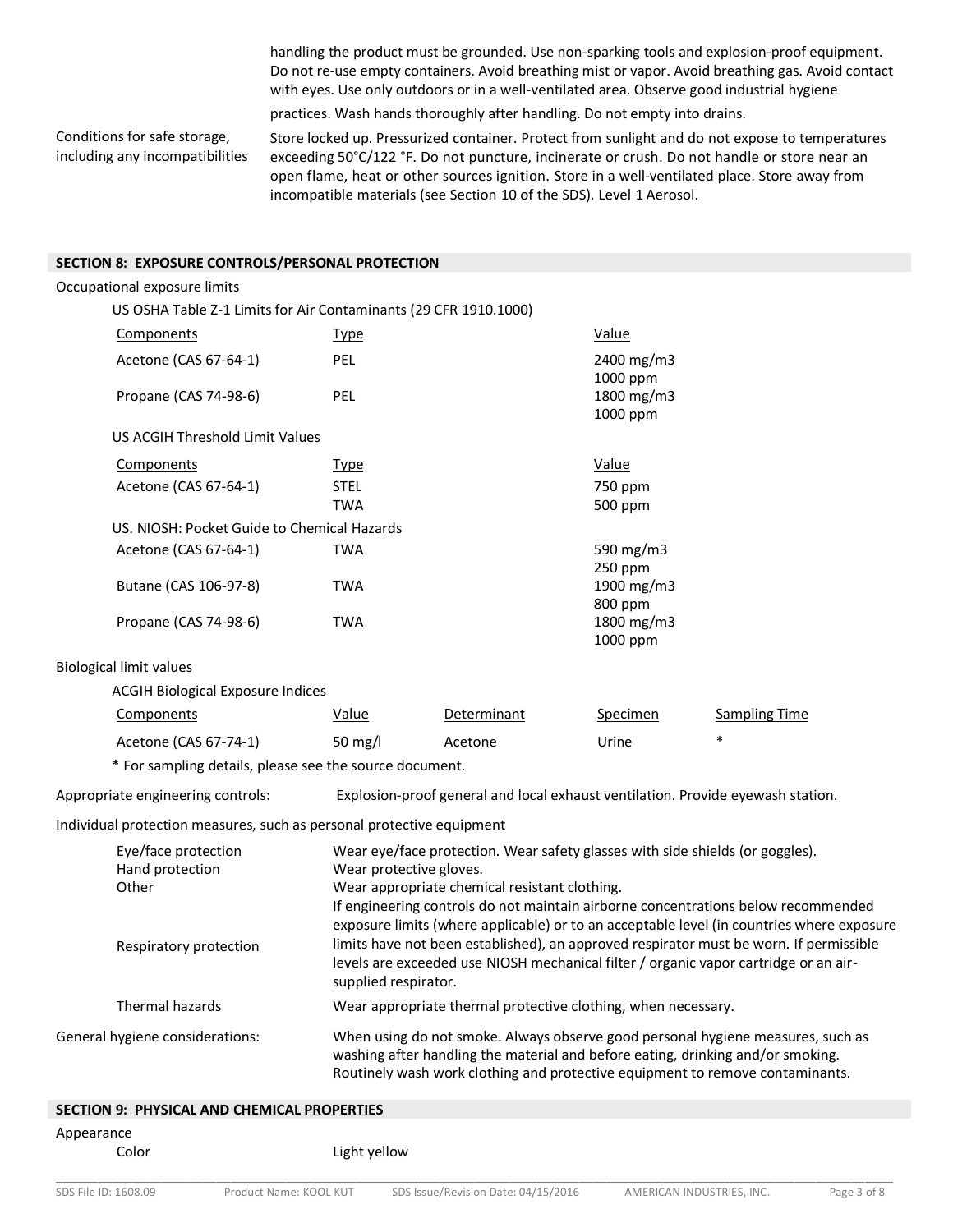| Form<br>Physical state                      | Aerosol<br>Gas                                                                                      |
|---------------------------------------------|-----------------------------------------------------------------------------------------------------|
| Flash point                                 | $-156.00$ °F ( $-104.44$ °C) Propellant estimated                                                   |
| Melting point/freezing point                | Not available                                                                                       |
| Odor                                        | Acetone                                                                                             |
| рH                                          | Not available                                                                                       |
| Solubility(ies)                             | Not available                                                                                       |
| Vapor density                               | Not available                                                                                       |
| Vapor pressure                              | 30.93 psig @ 70F estimated                                                                          |
| Viscosity                                   | Not available                                                                                       |
| Other information<br>Specific gravity       | 0.784 estimated                                                                                     |
| <b>SECTION 10: STABILITY AND REACTIVITY</b> |                                                                                                     |
| Reactivity                                  | The product is stable and non-reactive under normal<br>conditions of use, storage and transport.    |
| Chemical stability                          | Material is stable under normal conditions.                                                         |
| Possibility of hazardous reactions          | Hazardous polymerization does not occur.                                                            |
| Conditions to avoid                         | Avoid heat, sparks, open flames and other ignition<br>sources. Contact with incompatible materials. |
| Hazardous decomposition products            | No hazardous decomposition products are known.                                                      |

# **SECTION 11: TOXICOLOGICAL INFORMATION**

# Information on likely routes of exposure

| Ingestion                                                                          | Smallest quantities reaching the lungs through swallowing or subsequent vomiting may<br>result in lung edema or pneumonia.                                                                                                                                                                                                                                                                |                                                         |  |  |
|------------------------------------------------------------------------------------|-------------------------------------------------------------------------------------------------------------------------------------------------------------------------------------------------------------------------------------------------------------------------------------------------------------------------------------------------------------------------------------------|---------------------------------------------------------|--|--|
| Inhalation                                                                         |                                                                                                                                                                                                                                                                                                                                                                                           | Narcotic effects.                                       |  |  |
| Skin contact                                                                       | Causes mild skin irritation.                                                                                                                                                                                                                                                                                                                                                              |                                                         |  |  |
| Eye contact                                                                        |                                                                                                                                                                                                                                                                                                                                                                                           | Causes serious eye irritation.                          |  |  |
| Symptoms related to the physical,<br>chemical and toxicological<br>characteristics | If aspirated into lungs during swallowing or vomiting, may cause chemical pneumonia,<br>pulmonary injury or death. Causes serious eye irritation. Symptoms may include stinging,<br>tearing, redness, swelling, and blurred vision. Skin irritation. May cause central nervous<br>system effects. Symptoms of overexposure may be headache, dizziness, tiredness, nausea<br>and vomiting. |                                                         |  |  |
| Information on toxicological effects                                               |                                                                                                                                                                                                                                                                                                                                                                                           |                                                         |  |  |
| Acute toxicity                                                                     | Expected to be a low hazard for usual industrial or commercial handling by trained<br>personnel. Narcotic effects.                                                                                                                                                                                                                                                                        |                                                         |  |  |
| Product: KOOL KUT (CAS Mixture)                                                    | <b>Species</b>                                                                                                                                                                                                                                                                                                                                                                            | <b>Test Results</b>                                     |  |  |
| Acute<br>Dermal                                                                    |                                                                                                                                                                                                                                                                                                                                                                                           |                                                         |  |  |
| LD50                                                                               | Rabbit                                                                                                                                                                                                                                                                                                                                                                                    | 41832.2539 mg/kg, estimated                             |  |  |
|                                                                                    | Rat                                                                                                                                                                                                                                                                                                                                                                                       | 41.8323 ml/kg, estimated<br>52910.0547 mg/kg, estimated |  |  |

\_\_\_\_\_\_\_\_\_\_\_\_\_\_\_\_\_\_\_\_\_\_\_\_\_\_\_\_\_\_\_\_\_\_\_\_\_\_\_\_\_\_\_\_\_\_\_\_\_\_\_\_\_\_\_\_\_\_\_\_\_\_\_\_\_\_\_\_\_\_\_\_\_\_\_\_\_\_\_\_\_\_\_\_\_\_\_\_\_\_\_\_\_\_\_\_\_\_\_\_\_\_\_\_\_\_\_\_\_\_\_\_\_\_\_\_\_\_\_\_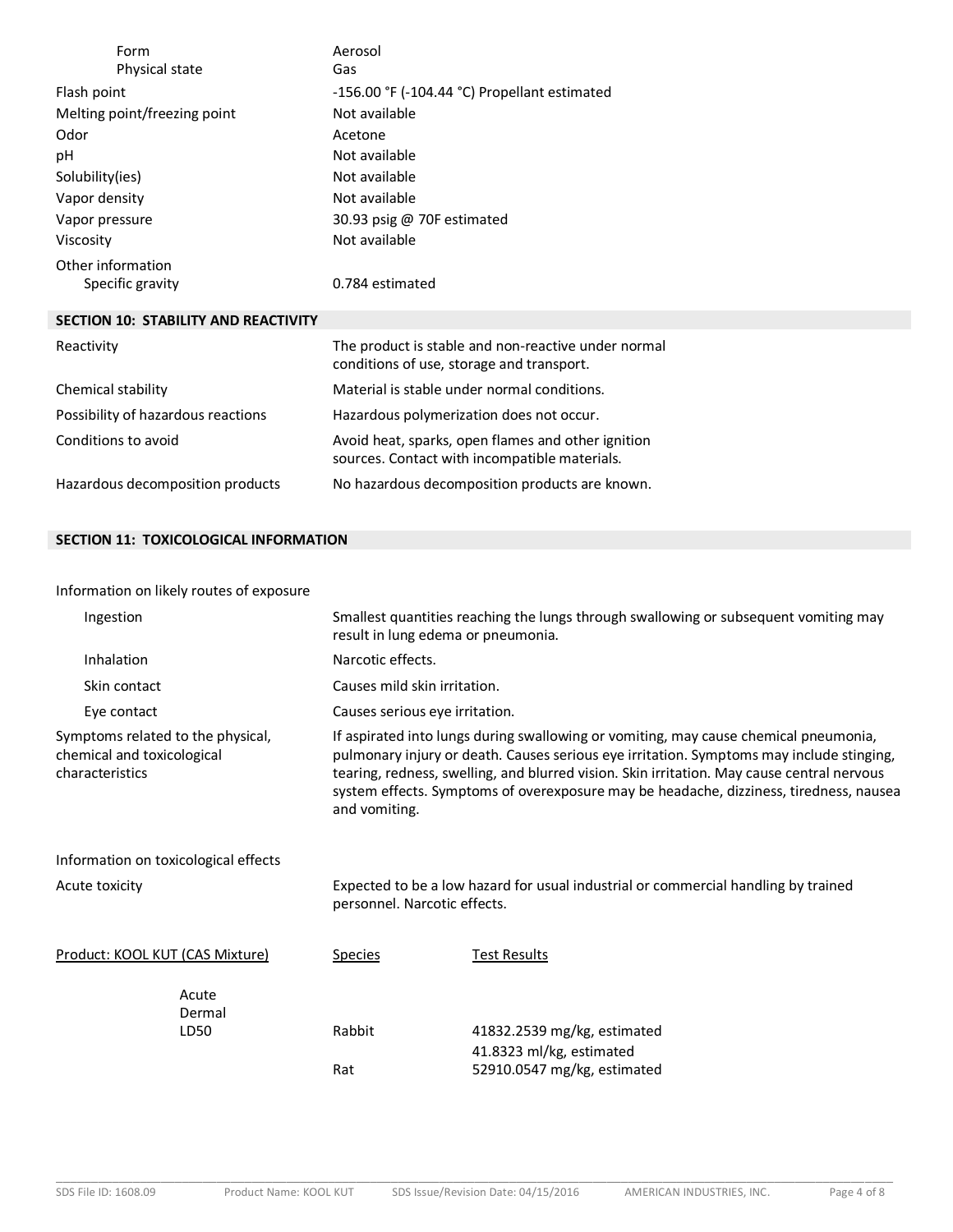| Inhalation  |              |                                                                                                                                                                                        |
|-------------|--------------|----------------------------------------------------------------------------------------------------------------------------------------------------------------------------------------|
| <b>LC50</b> | Mouse<br>Rat | 3950.9043 mg/l, 2 Hours, estimated<br>19795.5332 mg/l, 15 Minutes, estimated<br>3823.0808 mg/l, 4 Hours, estimated<br>126.0619 mg/l/4h, estimated<br>104.7898 mg/l, 8 Hours, estimated |
| Oral        |              |                                                                                                                                                                                        |
| LD50        | Mouse        | 6274.8379 mg/kg, estimated                                                                                                                                                             |
|             | Rabbit       | 11169.2119 mg/kg, estimated                                                                                                                                                            |
|             | Rat          | 12131.3535 mg/kg, estimated                                                                                                                                                            |
| Other       |              |                                                                                                                                                                                        |
| LD50        | Mouse        | 2712.8215 mg/kg, estimated                                                                                                                                                             |
|             | Rat          | 11503.8691 mg/kg, estimated                                                                                                                                                            |
|             |              |                                                                                                                                                                                        |

| Components                                                                                                                                    |                                   | <b>Species</b>                 | <b>Test Results</b>                                                             |  |  |
|-----------------------------------------------------------------------------------------------------------------------------------------------|-----------------------------------|--------------------------------|---------------------------------------------------------------------------------|--|--|
| Acetone (CAS 67-64-1)                                                                                                                         |                                   |                                |                                                                                 |  |  |
|                                                                                                                                               | Acute                             |                                |                                                                                 |  |  |
|                                                                                                                                               | Dermal<br>LD50                    | Rabbit                         | 20000 mg/kg                                                                     |  |  |
|                                                                                                                                               |                                   |                                | 20 ml/kg                                                                        |  |  |
|                                                                                                                                               | Inhalation                        |                                |                                                                                 |  |  |
|                                                                                                                                               | <b>LC50</b>                       | Rat                            | 76 mg/l, 4 Hours<br>50.1 mg/l, 8 Hours                                          |  |  |
|                                                                                                                                               | Oral                              |                                |                                                                                 |  |  |
|                                                                                                                                               | LD50                              | Mouse                          | 3000 mg/kg                                                                      |  |  |
|                                                                                                                                               |                                   | Rabbit                         | 5340 mg/kg                                                                      |  |  |
|                                                                                                                                               |                                   | Rat                            | 5800 mg/kg                                                                      |  |  |
|                                                                                                                                               | Other                             |                                |                                                                                 |  |  |
|                                                                                                                                               | LD50                              | Mouse                          | 1297 mg/kg                                                                      |  |  |
|                                                                                                                                               |                                   | Rat                            | 5500 mg/kg                                                                      |  |  |
| Components                                                                                                                                    |                                   | <b>Species</b>                 | <b>Test Results</b>                                                             |  |  |
| Butane (CAS 106-97-8)                                                                                                                         |                                   |                                |                                                                                 |  |  |
|                                                                                                                                               | Acute                             |                                |                                                                                 |  |  |
|                                                                                                                                               | Inhalation                        |                                |                                                                                 |  |  |
|                                                                                                                                               | <b>LC50</b>                       | Mouse                          | 680 mg/l, 2 Hours                                                               |  |  |
|                                                                                                                                               |                                   | Rat                            | 658 mg/l, 4 Hours                                                               |  |  |
| Propane (CAS 74-98-6)                                                                                                                         |                                   |                                |                                                                                 |  |  |
|                                                                                                                                               | Acute                             |                                |                                                                                 |  |  |
|                                                                                                                                               | Inhalation                        |                                |                                                                                 |  |  |
|                                                                                                                                               | <b>LC50</b>                       | Rat                            | > 1442.847 mg/l, 15 Minutes<br>658 mg/l/4h                                      |  |  |
| Skin corrosion/irritation                                                                                                                     |                                   |                                | Causes mild skin irritation.                                                    |  |  |
|                                                                                                                                               | Serious eye damage/eye irritation | Causes serious eye irritation. |                                                                                 |  |  |
| Respiratory sensitization<br>Not a respiratory sensitizer.                                                                                    |                                   |                                |                                                                                 |  |  |
| Skin sensitization<br>This product is not expected to cause skin sensitization.                                                               |                                   |                                |                                                                                 |  |  |
| No data available to indicate product or any components present at greater than 0.1% are<br>Germ cell mutagenicity<br>mutagenic or genotoxic. |                                   |                                |                                                                                 |  |  |
| Carcinogenicity                                                                                                                               |                                   |                                | This product is not considered to be a carcinogen by IARC, ACGIH, NTP, or OSHA. |  |  |
| Reproductive toxicity                                                                                                                         |                                   |                                | This product is not expected to cause reproductive or developmental effects.    |  |  |

Specific target organ toxicity - single Marcotic effects.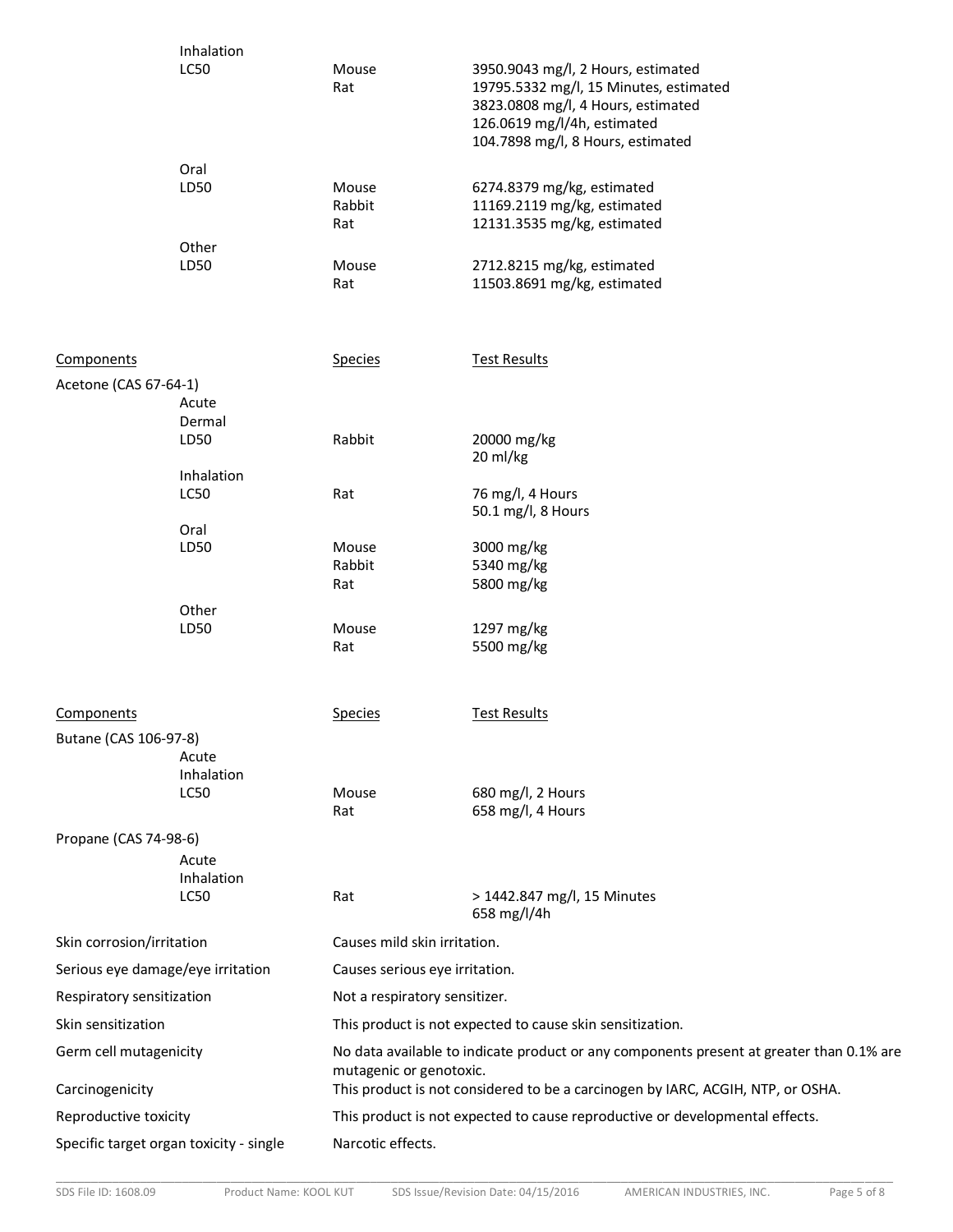| exposure                                              |                                             |                                                                                       |
|-------------------------------------------------------|---------------------------------------------|---------------------------------------------------------------------------------------|
| Specific target organ toxicity - repeated<br>exposure | Not classified.                             |                                                                                       |
| Aspiration hazard                                     | Not likely, due to the form of the product. |                                                                                       |
|                                                       |                                             |                                                                                       |
| SECTION 12: ECOLOGICAL INFORMATION                    |                                             |                                                                                       |
| Exotoxicity                                           | expected.                                   | Toxic to aquatic life with long lasting effects. Accumulation in aquatic organisms is |
| Product: KOOL KUT (CAS Mixture)                       | <b>Species</b>                              | <b>Test Results</b>                                                                   |
| EC50<br>Crustacea                                     | Daphnia                                     | 10788.1191 mg/l, 48 hours, estimated                                                  |

1115.2318 mg/L, 96 Hours, estimated

| Components            |                                           |                                                         |                          |
|-----------------------|-------------------------------------------|---------------------------------------------------------|--------------------------|
| Acetone (CAS 67-64-1) |                                           |                                                         |                          |
| Aquatic               |                                           |                                                         |                          |
| Crustacea             | EC50                                      | Water flea (Daphnia magna)                              | 21.6-23.9 mg/l, 48 hours |
| Fish                  | LC50                                      | Rainbow trout, donaldson trout<br>(Oncorhynchus mykiss) | 4740-6330 mg/l, 96 hours |
|                       | Petroleum distillates, hydrotreated light |                                                         |                          |
| (CAS 64742-47-8)      |                                           |                                                         |                          |

Fish

Fish LC50

| Aquatic<br>Fish                                   | LC50    | Rainbow trout, donaldson trout<br>(Oncorhynchus mykiss) | $2.9 \text{ mg/l}$ , 96 hours                              |  |  |
|---------------------------------------------------|---------|---------------------------------------------------------|------------------------------------------------------------|--|--|
| Persistence and degradability                     |         |                                                         | No data is available on the degradability of this product. |  |  |
| Bioaccumulative potential                         |         | No data available                                       |                                                            |  |  |
| Partition coefficient n-octanol / water (log Kow) |         |                                                         |                                                            |  |  |
| Acetone                                           | $-0.24$ |                                                         |                                                            |  |  |
| Propane                                           | 2.36    |                                                         |                                                            |  |  |
| <b>Butane</b>                                     | 2.89    |                                                         |                                                            |  |  |

| Mobility in soil      | No data available                                                                                                                                                                             |
|-----------------------|-----------------------------------------------------------------------------------------------------------------------------------------------------------------------------------------------|
| Other adverse effects | No other adverse environmental effects (e.g. ozone depletion, photochemical ozone<br>creation potential, endocrine disruption, global warming potential) are expected from<br>this component. |

| SECTION 13: DISPOSAL CONSIDERATIONS          |                                                                                                                                                                                                                                                                                                                                                                                                                     |  |  |
|----------------------------------------------|---------------------------------------------------------------------------------------------------------------------------------------------------------------------------------------------------------------------------------------------------------------------------------------------------------------------------------------------------------------------------------------------------------------------|--|--|
| Disposal instructions                        | Collect and reclaim or dispose in sealed containers at licensed waste disposal site.<br>Contents under pressure. Do not puncture, incinerate or crush. Do not allow this material<br>to drain into sewers/water supplies. Do not contaminate ponds, waterways or ditches<br>with chemical or used container. Dispose of contents/container in accordance with<br>local/regional/national/international regulations. |  |  |
| Local disposal regulations                   | Dispose in accordance with all applicable regulations.                                                                                                                                                                                                                                                                                                                                                              |  |  |
| Hazardous waste code                         | The waste code should be assigned in discussion between the user, the producer and the<br>waste disposal company.                                                                                                                                                                                                                                                                                                   |  |  |
| US RCRA Hazardous Waste U List:<br>Reference | Acetone (CAS 67-64-1)<br>U002                                                                                                                                                                                                                                                                                                                                                                                       |  |  |
| Waste from residues / unused products        | Dispose of in accordance with local regulations. Empty containers or liners may retain<br>some product residues. This material and its container must be disposed of in a safe<br>manner (see: Disposal instructions).                                                                                                                                                                                              |  |  |
| Contaminated packaging                       | Since emptied containers may retain product residue, follow label warnings even after<br>container is emptied.                                                                                                                                                                                                                                                                                                      |  |  |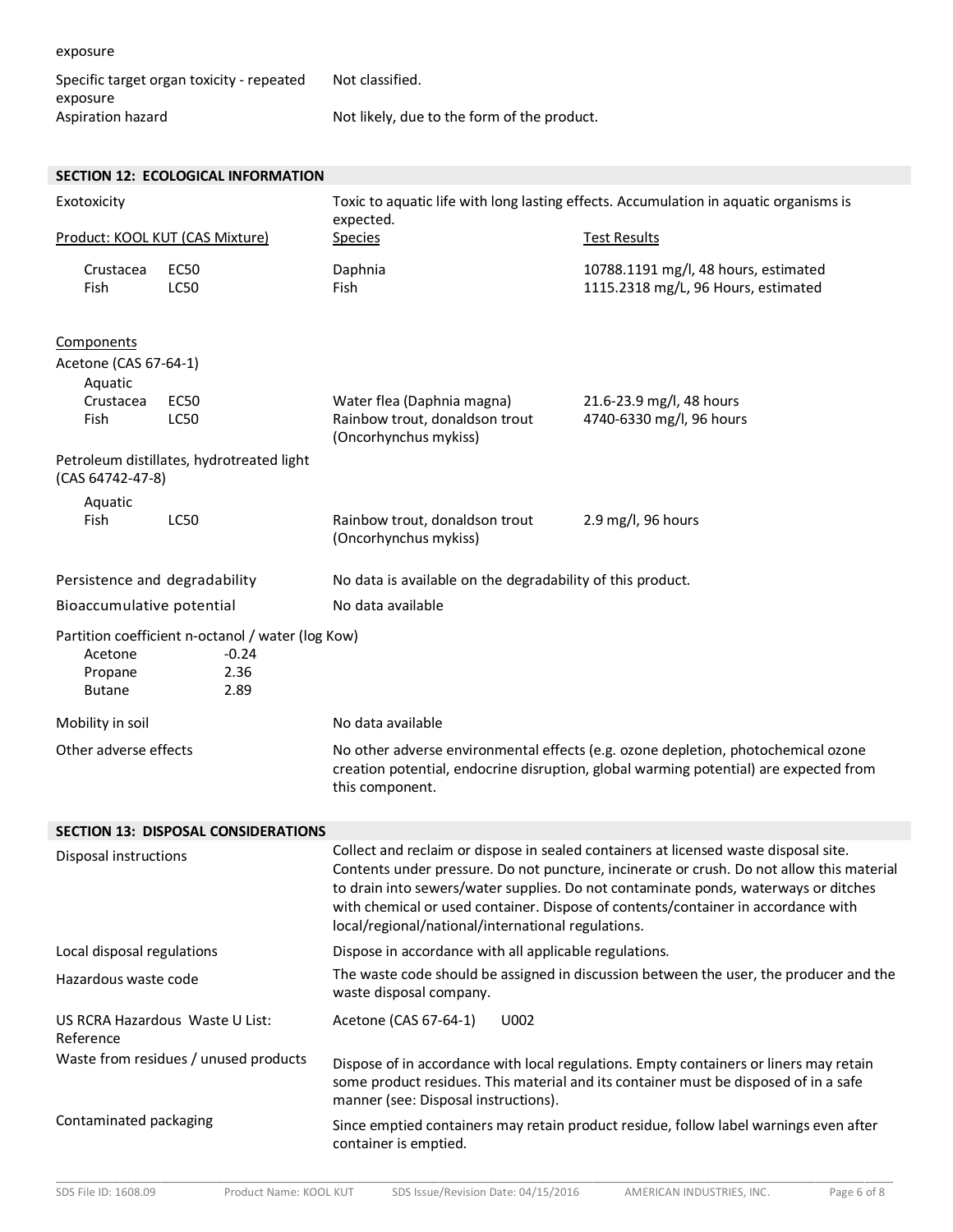# **SECTION 14: TRANSPORT INFORMATION**

DOT

| UN number                    | UN1950                                                                  |
|------------------------------|-------------------------------------------------------------------------|
| UN proper shipping name      | Aerosols, flammable                                                     |
| Transport hazard class(es)   | 2.1                                                                     |
| Subsidiary class(es)         | Not available.                                                          |
| Packing group                | Not available.                                                          |
| Special precautions for user | Read safety instructions, SDS and emergency procedures before handling. |
| Labels required              | None                                                                    |
| Special provisions           | N82                                                                     |
| Packaging exceptions         | 306                                                                     |
| Packaging non bulk           | None                                                                    |
| Packaging bulk               | None                                                                    |

This product meets the exception requirements of section 173.306 as a limited quantity and may be shipped as a limited quantity. Until 12/31/2020, the "Consumer Commodity - ORM-D" marking may still be used in place of the new limited quantity diamond mark for packages of UN 1950 Aerosols. Limited quantities require the limited quantity diamond mark on cartons after 12/31/20 and may be used now in place of the "Consumer Commodity ORM-D" marking and both may be displayed concurrently.

## **SECTION 15: REGULATORY INFORMATION**

US federal regulations This product is a "Hazardous Chemical" as defined by the OSHA Hazard Communication Standard, 29 CFR 1910.1200. TSCA Section 12(b) Export Notification (40 CFR 707, Subpt. D): Not regulated. CERCLA Hazardous Substance List (40 CFR 302.4): Acetone (CAS 67-64-1) LISTED US. OSHA Specifically Regulated Substances (29 CFR 1910.1001-1050): Not listed. SARA 304 Emergency release notification: Not regulated. Superfund Amendments and Reauthorization Act of 1986 (SARA) Hazard categories Immediate Hazard - Yes Delayed Hazard - Yes Fire Hazard - Yes Pressure Hazard - Yes Reactivity Hazard - No SARA 302 Extremely hazardous substance: No SARA 311/312 Hazardous chemical: No Other federal regulations Clean Air Act (CAA) Section 112 Hazardous Air Pollutants (HAPs) List: Not regulated. Clean Air Act (CAA) Section 112(r) Accidental Release Prevention (40 CFR 68.130): Butane (CAS 106-97-8) Propane (CAS 74-98-6) Safe Drinking Water Act (SDWA): Not regulated. Drug Enforcement Administration (DEA). List 2, Essential Chemicals (21 CFR 1310.02(b) and 1310.04(f)(2) and Chemical Code Number: Acetone (CAS 67-64-1) 6532 Drug Enforcement Administration (DEA). List 1 & 2 Exempt Chemical Mixtures (21 CFR 1310.12(c)) Acetone (CAS 67-64-1) 35 % weight/volume DEA Exempt Chemical Mixtures Code Number Acetone (CAS 67-64-1) 6532 Food and Drug Administration (FDA): Not regulated.